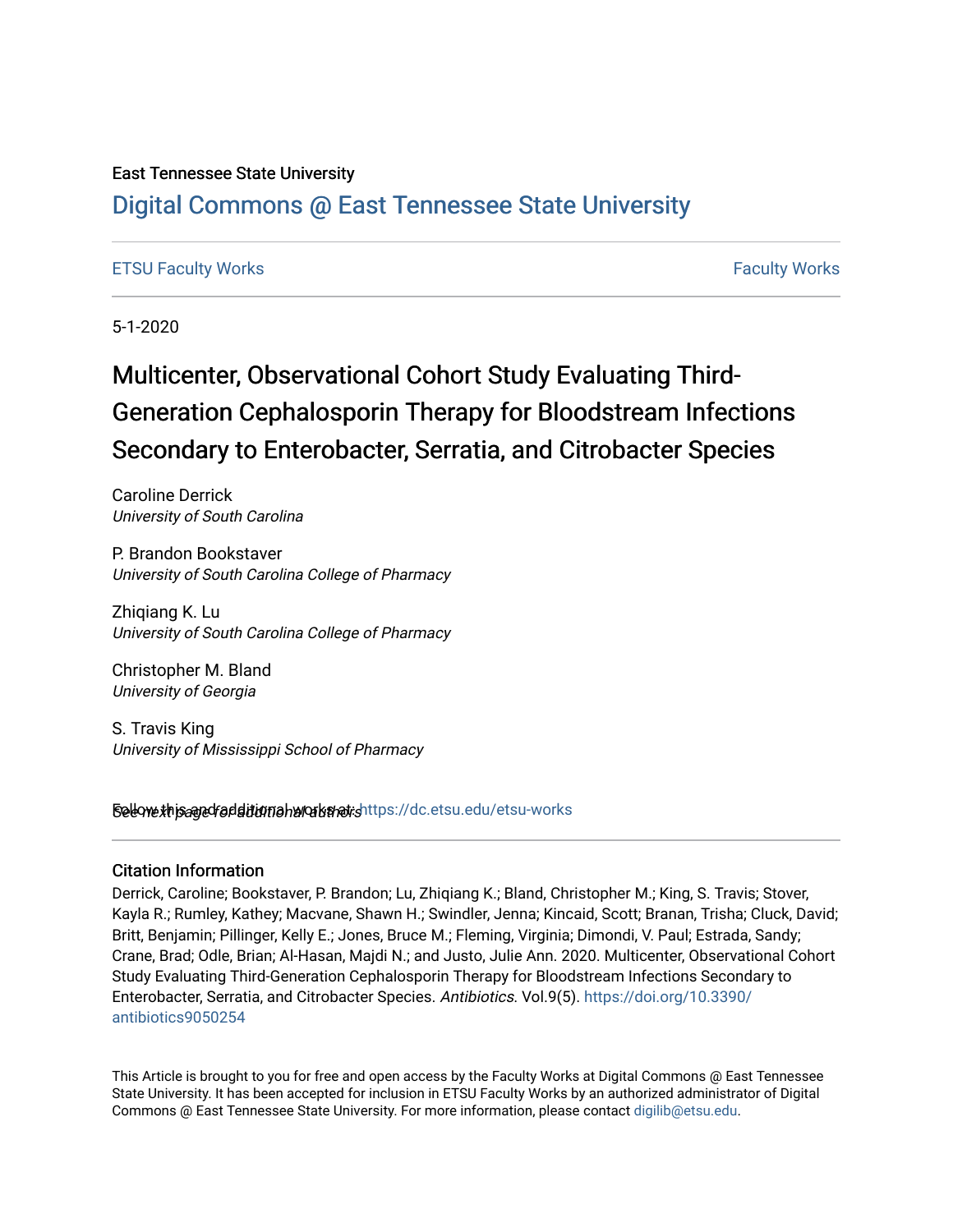## Multicenter, Observational Cohort Study Evaluating Third-Generation Cephalosporin Therapy for Bloodstream Infections Secondary to Enterobacter, Serratia, and Citrobacter Species

## Copyright Statement

© 2020 by the authors. Licensee MDPI, Basel, Switzerland. This article is an open access article distributed under the terms and conditions of the Creative Commons Attribution (CC BY) license (http://creativecommons.org/licenses/by/4.0/).

## Creative Commons License



This work is licensed under a [Creative Commons Attribution 4.0 International License.](https://creativecommons.org/licenses/by/4.0/)

## Creator(s)

Caroline Derrick, P. Brandon Bookstaver, Zhiqiang K. Lu, Christopher M. Bland, S. Travis King, Kayla R. Stover, Kathey Rumley, Shawn H. Macvane, Jenna Swindler, Scott Kincaid, Trisha Branan, David Cluck, Benjamin Britt, Kelly E. Pillinger, Bruce M. Jones, Virginia Fleming, V. Paul Dimondi, Sandy Estrada, Brad Crane, Brian Odle, Majdi N. Al-Hasan, and Julie Ann Justo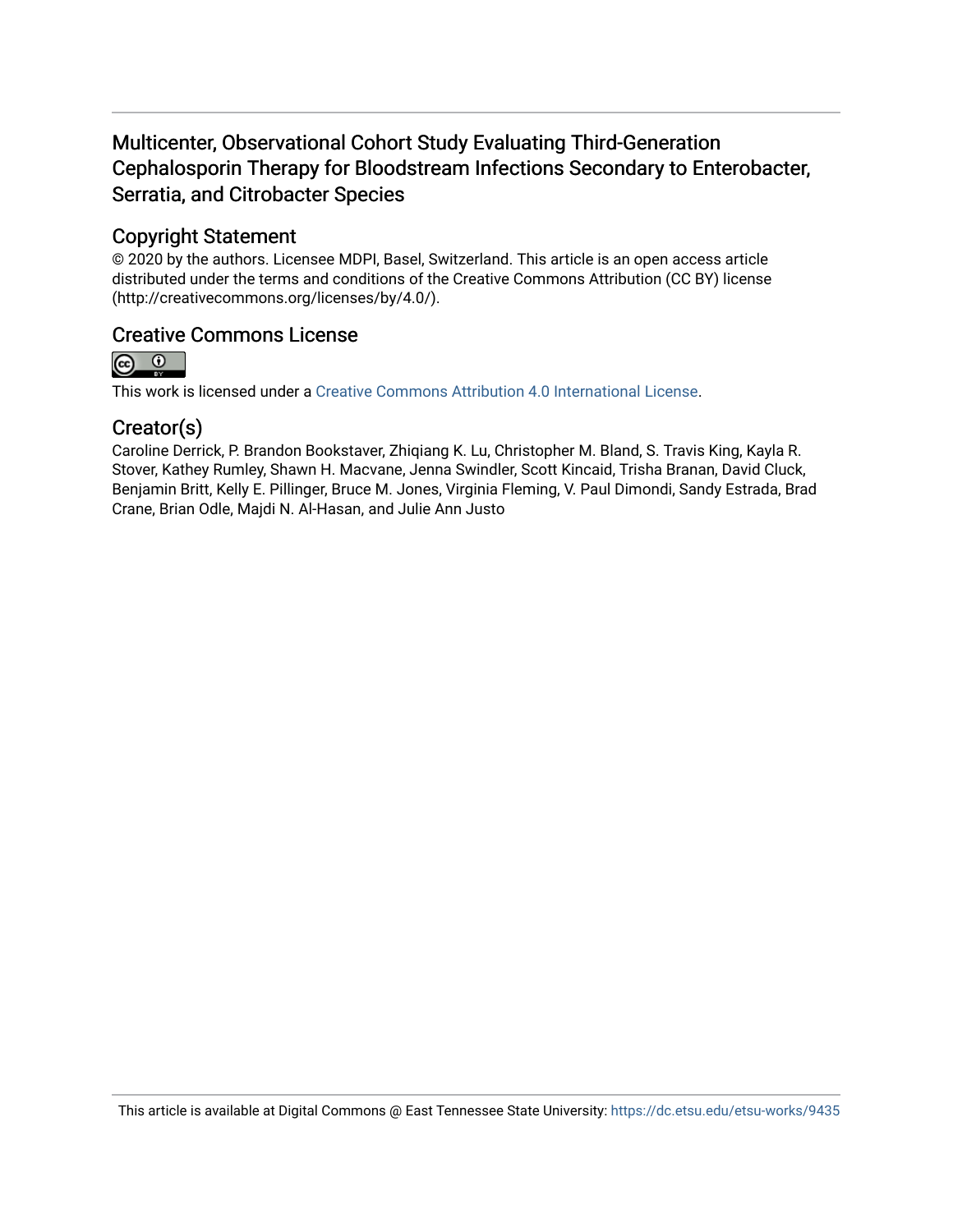

*Article*

# **Multicenter, Observational Cohort Study Evaluating Third-Generation Cephalosporin Therapy for Bloodstream Infections Secondary to** *Enterobacter***,** *Serratia***, and** *Citrobacter* **Species**

**Caroline Derrick <sup>1</sup> , P. Brandon Bookstaver 2,3 [,](https://orcid.org/0000-0002-4409-0963) Zhiqiang K. Lu <sup>2</sup> , Christopher M. Bland 4,5 [,](https://orcid.org/0000-0001-8806-4583) S. Travis King 6,**† **, Kayla R. Stover <sup>6</sup> [,](https://orcid.org/0000-0002-8635-0137) Kathey Rumley 7,8, Shawn H. MacVane 9,**† **, Jenna Swindler <sup>10</sup>, Scott Kincaid <sup>11</sup>, Trisha Branan <sup>12</sup>, David Cluck <sup>13</sup>, Benjamin Britt <sup>14</sup> , Kelly E. Pillinger 15,**† **[,](https://orcid.org/0000-0003-2697-886X) Bruce M. Jones <sup>5</sup> [,](https://orcid.org/0000-0003-0461-2365) Virginia Fleming <sup>12</sup>, V. Paul DiMondi 8,16,**† **, Sandy Estrada 17,**† **, Brad Crane <sup>18</sup>, Brian Odle <sup>13</sup>, Majdi N. Al-Hasan [1](https://orcid.org/0000-0001-6501-492X) and Julie Ann Justo 2,3,[\\*](https://orcid.org/0000-0002-4161-9577) on behalf of the SERGE-45 Investigators**

- <sup>1</sup> Department of Medicine, University of South Carolina School of Medicine Columbia, SC 29203, USA; caroline.derrick@uscmed.sc.edu (C.D.); majdi.alhasan@uscmed.sc.edu (M.N.A.-H.)
- <sup>2</sup> Department of Clinical Pharmacy and Outcomes Sciences, University of South Carolina College of Pharmacy, Columbia, SC 29208, USA; bookstaver@cop.sc.edu (P.B.B.); lu32@email.sc.edu (Z.K.L.)
- <sup>3</sup> Prisma Health Richland, Columbia, SC 29203, USA
- <sup>4</sup> Department of Clinical and Administrative Pharmacy, University of Georgia College of Pharmacy, Savannah, GA 31324, USA; cmbland@uga.edu
- <sup>5</sup> St. Joseph's/Candler Health System, Savannah, GA 31405, USA; jonesbru@sjchs.org
- <sup>6</sup> Department of Pharmacy Practice, University of Mississippi School of Pharmacy, Jackson, MS 39216, USA; samuel.king@ochsner.org (S.T.K.); kstover@umc.edu (K.R.S.)
- <sup>7</sup> Vidant Medical Center, Greenville, NC 27835, USA; kfulton@vidanthealth.com
- <sup>8</sup> Department of Pharmacy Practice, Campbell University College of Pharmacy and Health Sciences, Buies Creek, NC 27506, USA; VDimondi@ITS.JNJ.com
- <sup>9</sup> Department of Pharmacy, Medical University of South Carolina, Charleston, SC 29425, USA; shawn.macvane@gmail.com
- 10 McLeod Regional Medical Center, Florence, SC 29506, USA; jenswindler@mcleodhealth.org<br>11 University of Kantasha Uselth age, Javinatan, KY 40526, USA saki332@shaody
- <sup>11</sup> University of Kentucky Healthcare, Lexington, KY 40536, USA; seki232@uky.edu
- <sup>12</sup> College of Pharmacy, University of Georgia, Athens, GA 30602, USA; tbranan@uga.edu (T.B.); vfleming@rx.uga.edu (V.F.)
- <sup>13</sup> Department of Pharmacy Practice, Bill Gatton College of Pharmacy, East Tennessee State University, Johnson City, TN 37614, USA; cluckd@mail.etsu.edu (D.C.); ODLE@mail.etsu.edu (B.O.)
- <sup>14</sup> Lexington Medical Center, West Columbia, SC 29169, USA; bbbritt@lexhealth.org
- 15 Carolinas HealthCare System, Charlotte, NC 28203, USA; kelly\_pillinger@urmc.rochester.edu<br>16 MakeMed Health and Heapitals Raleigh NC 27610 115A
- <sup>16</sup> WakeMed Health and Hospitals, Raleigh, NC 27610, USA
- <sup>17</sup> Lee Health, Fort Myers, FL 33901, USA; sestrada@t2biosystems.com
- <sup>18</sup> Blount Memorial Hospital, Maryville, TN 37804, USA; crane2001@gmail.com
- **\*** Correspondence: justoj@cop.sc.edu
- † Present address: S. Travis King, Ochsner Medical Center, New Orleans, LA 70121, USA; Shawn H. MacVane, Accelerate Diagnostics, Tucson, AZ 85719, USA; Kelly E. Pillinger, University of Rochester Medical Center, Rochester, NY 14642, USA; V. Paul DiMondi, Janssen Pharmaceutical Companies of Johnson and Johnson, Titusville, NJ 08560, USA; Sandy Estrada, T2 Biosystems, Lexington, MA 02421, USA.

Received: 16 April 2020; Accepted: 12 May 2020; Published: 14 May 2020



**Abstract: Objectives:** There is debate on whether the use of third-generation cephalosporins (3GC) increases the risk of clinical failure in bloodstream infections (BSIs) caused by chromosomally-mediated AmpC-producing Enterobacterales (CAE). This study evaluates the impact of definitive 3GC therapy versus other antibiotics on clinical outcomes in BSIs due to *Enterobacter*, *Serratia*, or *Citrobacter* species. **Methods:** This multicenter, retrospective cohort study evaluated adult hospitalized patients with

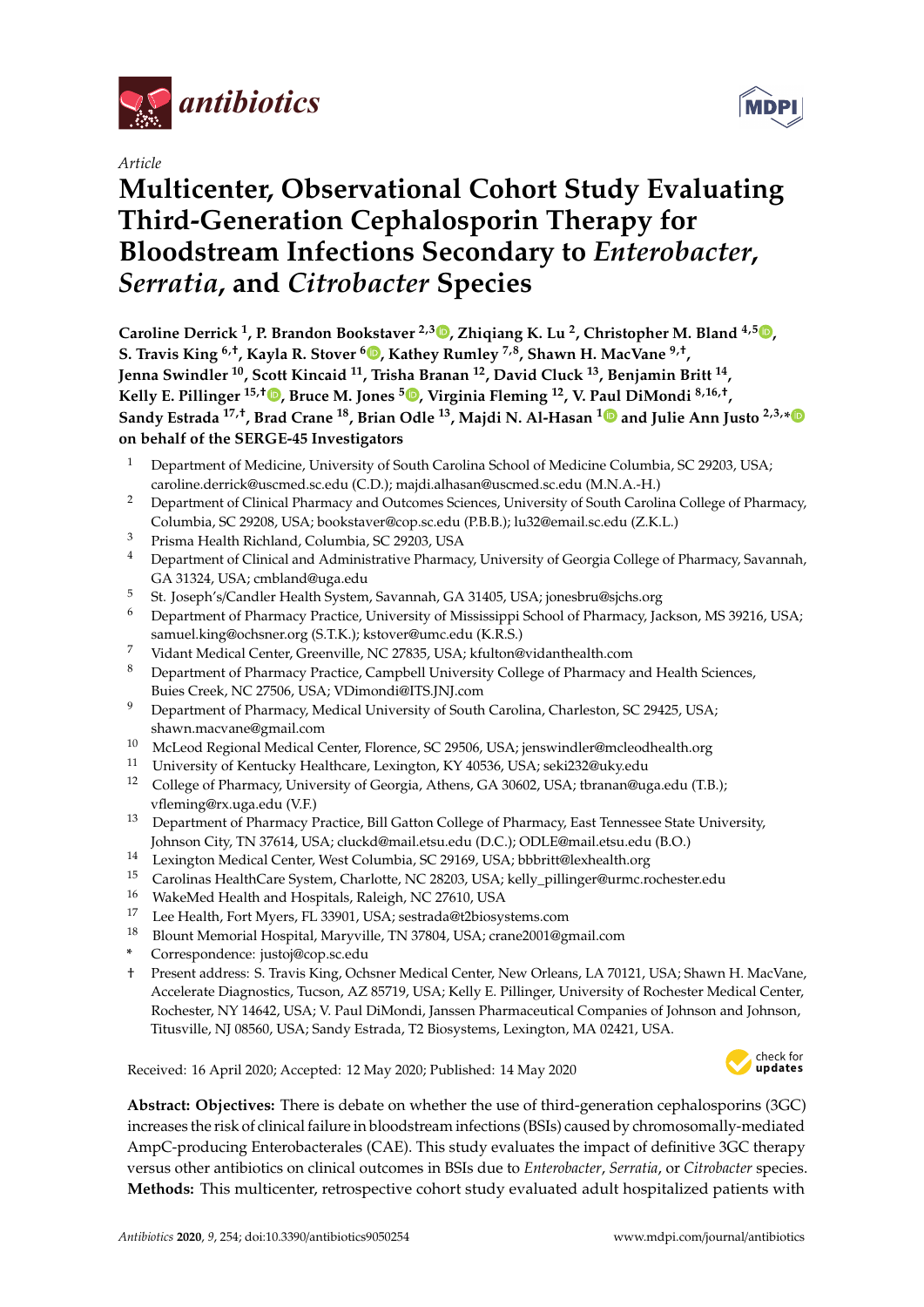BSIs secondary to *Enterobacter*, *Serratia*, or *Citrobacter* species from 1 January 2006 to 1 September 2014. Definitive 3GC therapy was compared to definitive therapy with other non-3GC antibiotics. Multivariable Cox proportional hazards regression evaluated the impact of definitive 3GC on overall treatment failure (OTF) as a composite of in-hospital mortality, 30-day hospital readmission, or 90-day reinfection. **Results:** A total of 381 patients from 18 institutions in the southeastern United States were enrolled. Common sources of BSIs were the urinary tract and central venous catheters (78 (20.5%) patients each). Definitive 3GC therapy was utilized in 65 (17.1%) patients. OTF occurred in 22/65 patients (33.9%) in the definitive 3GC group vs. 94/316 (29.8%) in the non-3GC group (*p* = 0.51). Individual components of OTF were comparable between groups. Risk of OTF was comparable with definitive 3GC therapy vs. definitive non-3GC therapy (aHR 0.93, 95% CI 0.51–1.72) in multivariable Cox proportional hazards regression analysis. **Conclusions:** These outcomes suggest definitive 3GC therapy does not significantly alter the risk of poor clinical outcomes in the treatment of BSIs secondary to *Enterobacter, Serratia*, or *Citrobacter* species compared to other antimicrobial agents.

**Keywords:** bacteremia; cephalosporins; sepsis; beta-lactamases; AmpC; carbapenems

## **1. Introduction**

Antimicrobial resistance is an increasingly prevalent problem and a substantial contributor to the global disease burden and patient mortality [\[1\]](#page-12-0). In particular, beta-lactamase-mediated resistance has emerged as a major threat to patient care. These enzymes may be produced from chromosomal genes or from mobile genetic elements (i.e., transposons, plasmids). Among the chromosomally-mediated beta-lactamases, the AmpC family represents one of the most commonly encountered resistance enzymes [\[2\]](#page-12-1). These beta-lactamases are characteristically found in *Enterobacter, Serratia,* or *Citrobacter* spp. [\[2,](#page-12-1)[3\]](#page-13-0). Expression of these enzymes is a complex process regulated by transcription factors (AmpR) and regulatory enzymes (AmpD), which work to promote or reduce enzyme production, respectively. Induction of these enzymes may occur following exposure to certain beta-lactams. Additionally, mutations in AmpD, and less commonly AmpR, lead to overexpression of these enzymes, conferring resistance to most beta-lactams, including third-generation cephalosporins (3GC) [\[2–](#page-12-1)[4\]](#page-13-1). Clinical laboratories do not have a standard detection method for AmpC overproduction among Enterobacterales, leading to a potential underestimation of both the prevalence and degree of expression of this resistance mechanism. Prior data suggest the on-therapy emergence of 3GC resistance can occur despite initial in vitro susceptibility. Complicating this controversy is a relative dearth of clinical evidence to guide the treatment of non-*Enterobacter* AmpC-producing organisms [\[5–](#page-13-2)[9\]](#page-13-3). These data highlight the continued controversy surrounding the optimal antimicrobial approach for infections caused by AmpC-producing organisms [\[10,](#page-13-4)[11\]](#page-13-5).

Many clinicians avoid the utilization of 3GC due to the potential risk of inducing AmpC beta-lactamases [\[12\]](#page-13-6). Carbapenems may be considered the current drug of choice; however, alternatives such as cefepime may also be efficacious [\[12\]](#page-13-6). Cefepime demonstrates some stability in the presence of AmpC enzymes and is able to achieve high periplasmic concentrations owing to its zwitterionic structure [\[2\]](#page-12-1). Emerging concerns regarding overutilization of carbapenems and antipseudomonal beta-lactams underscore the need to better define the utility of 3GC, such as ceftriaxone, in the management of AmpC-producing organisms [\[13–](#page-13-7)[15\]](#page-13-8). The purpose of this study is to compare the risk of overall treatment failure (OTF) with definitive 3GC therapy compared to other antibiotic therapy in patients with bloodstream infections (BSIs) due to chromosomally-mediated AmpC-producing Enterobacterales (CAE).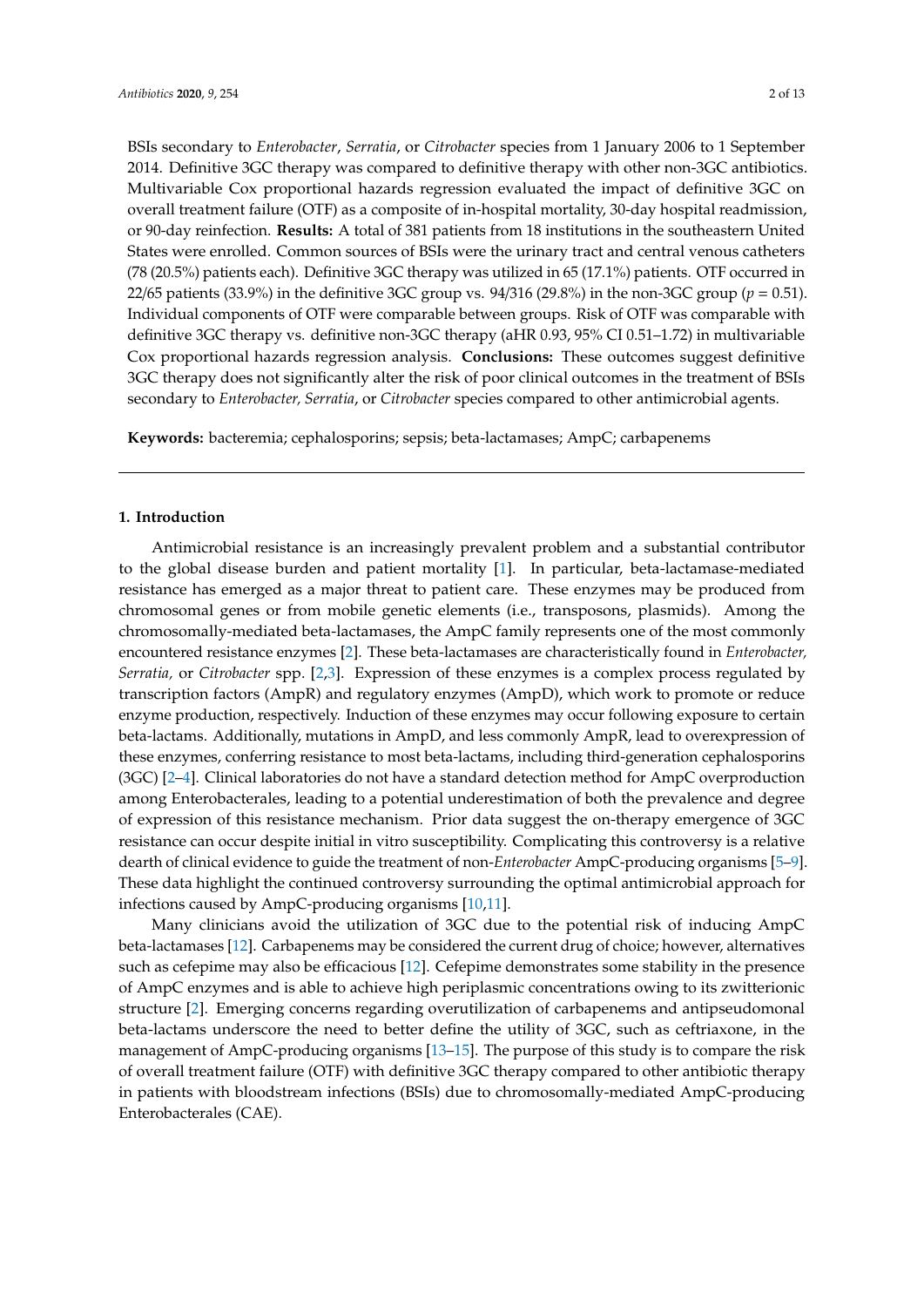## **2.** Results

#### *2.1. Participants* Overall, 507 patients with a BSI secondary to *Enterobacter*, *Serratia,* or *Citrobacter* spp. from 1

Overall, 507 patients with a BSI secondary to *Enterobacter*, *Serratia*, or *Citrobacter* spp. from 1 January 2006 to 1 September 2014 were screened for study inclusion. Of these, 126 patients were excluded, primarily due to missing data (Figure 1). Of 381 patien[ts](#page-4-0) enrolled in the study, 65 patients received definitive 3GC therapy, and 316 patients received other antimicrobial agents for definitive therapy. The study population was generally similar between 3GC vs. non-3GC groups (Table [1\)](#page-5-0).<br>Median and all of the patients were all all of the patients were African American Median American American Ame Median age was 60 years, and approximately half of the patients were African American. Urinary tract or central venous catheter (CVC) were the most common sources of BSIs, jointly representing 41.0% (156) of cases. Charlson comorbidity index score was comparable between 3GC and non-3GC groups (median 3 vs. 4, respectively,  $p = 0.98$ ). The 3GC group had significantly more patients with renal dysfunction (chronic kidney disease 33.9% vs. 21.2%,  $p = 0.03$ ; median creatinine clearance 45 mL/min vs. 56 mL/min,  $p = 0.04$ ). Conversely, the 3GC group had significantly fewer males (49.2% vs. 63.9%,  $p = 0.03$ ), fewer respiratory sources of BSIs (4.6% vs. 13.3%,  $p = 0.049$ ), and lower severity of illness (ICU admissions 29.2% vs. 45.6%,  $p = 0.02$ ; median Pitt Bacteremia score 2 vs. 3,  $p = 0.04$ ).

<span id="page-4-0"></span>

**Figure 1.** Flow diagram of subject enrollment. **Figure 1.** Flow diagram of subject enrollment.

*Enterobacter* spp. were the most common bloodstream isolates (62.5%), followed by *Serratia* spp. ([2](#page-5-1)7.3%) and *Citrobacter* spp. (10.2%). Table 2 describes the number of isolates by treatment group.<br>  $\Gamma$ **Characteristic**  in the 3GC group.numerically higher proportion of *Enterobacter* spp. in the non-3GC group and *Serratia* or *Citrobacter* spp.<br>. The overall distribution of CAE organisms between groups was significantly different ( $p = 0.03$ ), with a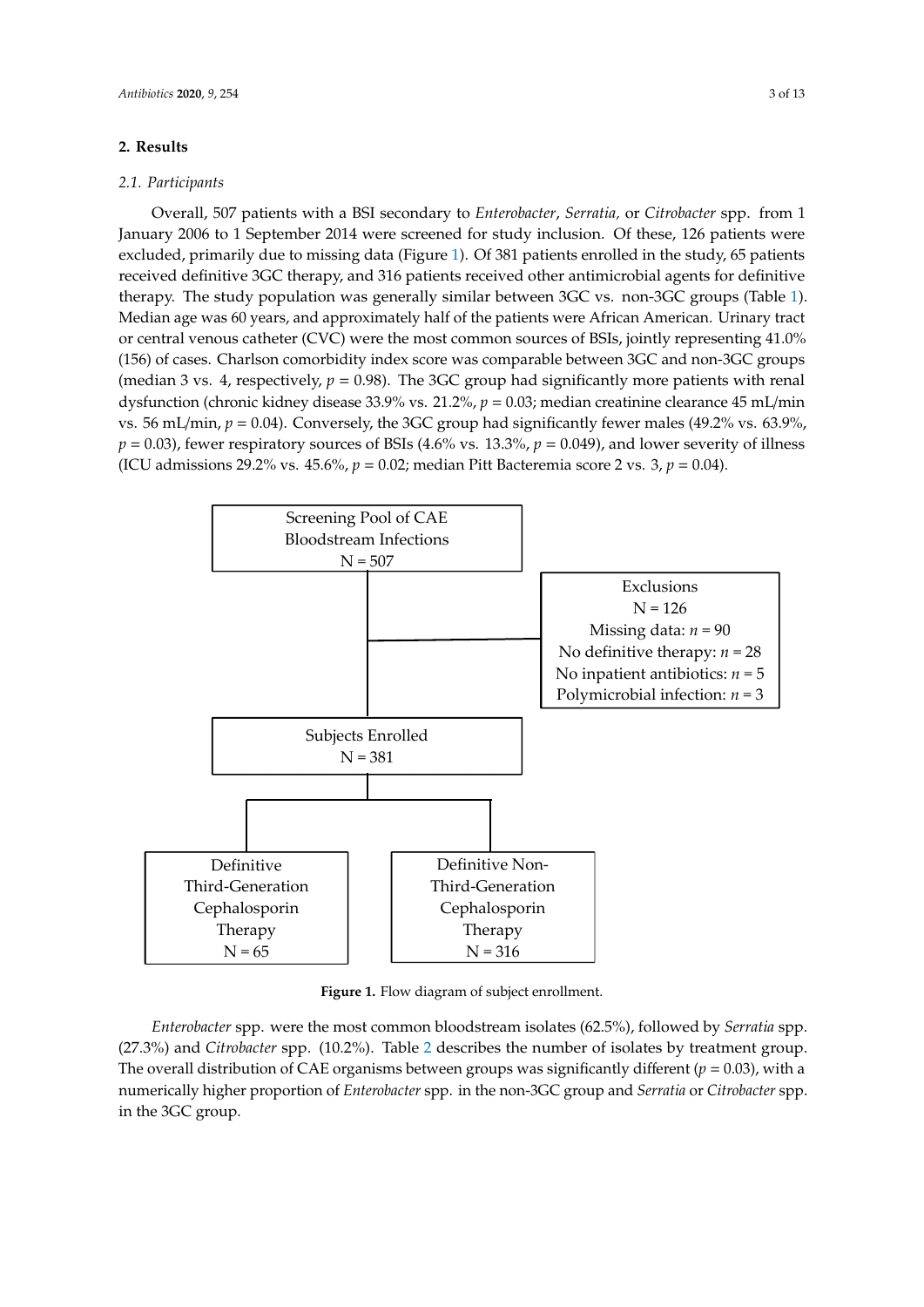| Characteristic                            | Definitive 3GC Therapy <sup>a</sup><br>$N = 65$ | Definitive Non-3GC Therapy <sup>a</sup><br>$N = 316$ | <i>p</i> -Value |
|-------------------------------------------|-------------------------------------------------|------------------------------------------------------|-----------------|
| Age, y (median (IQR))                     | $59(46.5 - 68.0)$                               | $60(47.8 - 70.0)$                                    | 0.989           |
| Male                                      | 32 (49.2)                                       | 202(63.9)                                            | 0.027           |
| Weight, kg (median (IQR))                 | $80(71.0-102.3)$                                | 85 (70.0-103.0)                                      | 0.884           |
| Race/Ethnicity                            |                                                 |                                                      |                 |
| Black                                     | 33(50.8)                                        | 130 (41.4)                                           | 0.308           |
| White                                     | 29 (44.6)                                       | 175 (55.4)                                           |                 |
| Other/Unknown                             | 3(4.6)                                          | 11(3.5)                                              |                 |
| Intensive Care Unit Admission             | 19(29.2)                                        | 144 (45.6)                                           | 0.016           |
| CrCl, mL/min (median (IQR))               | $45(21.9 - 85.4)$                               | 56 (28.7-86.7)                                       | 0.036           |
| Penicillin/Cephalosporin Allergy          | 8(12.3)                                         | 41(13.0)                                             | 0.884           |
| Charlson Comorbidity Index (median (IQR)) | $3(2.0-6.0)$                                    | $4(2.0-6.0)$                                         | 0.984           |
| Source of Infection                       |                                                 |                                                      |                 |
| Central Venous Catheter                   | 17(26.2)                                        | 61(19.3)                                             | 0.213           |
| <b>Urinary Tract</b>                      | 15(23.1)                                        | 63 (19.9)                                            | 0.568           |
| Skin- or Skin Structure-Related           | 9(13.9)                                         | 35(11.1)                                             | 0.525           |
| Intra-Abdominal                           | 6(9.2)                                          | 34 (10.8)                                            | 0.714           |
| Respiratory                               | 3(4.6)                                          | 42 (13.3)                                            | 0.049           |
| Other                                     | 6(9.2)                                          | 16(5.1)                                              | 0.237           |
| <b>Unknown Source</b>                     | 9(13.9)                                         | 76 (24.1)                                            | 0.072           |
| Site of Acquisition                       |                                                 |                                                      |                 |
| Hospital-Acquired                         | 27(42.2)                                        | 160(50.6)                                            | 0.275           |
| Healthcare-Associated                     | 21(32.8)                                        | 102 (32.3)                                           |                 |
| Community-Acquired                        | 16(25.0)                                        | 54 (17.1)                                            |                 |
| Pitt Bacteremia Score (median (IQR))      | $2(1.0-3.0)$                                    | $3(1.0-4.0)$                                         | 0.043           |
| Adequate Empiric Therapy                  | 60(92.3)                                        | 291 (92.1)                                           | 0.952           |

<span id="page-5-0"></span>**Table 1.** Baseline characteristics of patients on definitive therapy with third-generation cephalosporin (3GC) versus other antimicrobial agents.

<span id="page-5-1"></span>Abbreviations: 3GC, third-generation cephalosporin; IQR, interquartile range; CrCl, creatinine clearance. <sup>a</sup> Data reported as *n* (%) unless otherwise noted.

|  |  |  |  |  |  | <b>Table 2.</b> Microbiology of bloodstream infections by therapy group. |  |  |  |  |  |  |
|--|--|--|--|--|--|--------------------------------------------------------------------------|--|--|--|--|--|--|
|--|--|--|--|--|--|--------------------------------------------------------------------------|--|--|--|--|--|--|

| Organism                | Total <sup>a</sup><br>$N = 381$ | Definitive 3GC Therapy <sup>a,b</sup><br>$N = 65$ | Definitive Non-3GC Therapy <sup>a,b</sup><br>$N = 316$ |
|-------------------------|---------------------------------|---------------------------------------------------|--------------------------------------------------------|
| Enterobacter spp.       | 238(62.5)                       | 33(50.7)                                          | 205(64.8)                                              |
| E. cloacae              | 142 (37.3)                      | 19(29.2)                                          | 123 (38.9)                                             |
| E. aerogenes            | 82(21.5)                        | 14(21.5)                                          | 68 (21.5)                                              |
| Other Enterobacter spp. | 14(3.7)                         | 0(0)                                              | 14(4.4)                                                |
| Serratia spp.           | 104(27.3)                       | 21(32.3)                                          | 83 (26.2)                                              |
| S. marcescens           | 100(26.2)                       | 19(29.2)                                          | 81 (25.6)                                              |
| Other Serratia spp.     | 4(1.0)                          | 2(3.1)                                            | 2(0.6)                                                 |
| Citrobacter spp.        | 39(10.2)                        | 11(16.9)                                          | 28(8.8)                                                |
| C. freundii             | 21(5.5)                         | 8(12.3)                                           | 13(4.1)                                                |
| Other Citrobacter spp.  | 18 (4.7)                        | 3(4.6)                                            | 15(4.7)                                                |

<sup>a</sup> Data reported as *n* (%). <sup>b</sup> *p* < 0.05 when evaluating the distribution of *Enterobacter*, *Serratia*, and *Citrobacter* spp between both groups.

Overall antibiotic usage was evaluated (Table [3\)](#page-6-0); the mean number of antibiotic agents used was slightly higher in the 3GC group vs. non-3GC group (3.5 vs. 3.0 antibiotic agents, respectively, *p* = 0.005). Inpatient treatment was continued for a median of 10.3 days in the 3GC group, compared to 8.8 days in the non-3GC group ( $p = 0.58$ ). Definitive therapy with 3GCs (primarily ceftriaxone) in the 3GC group composed a median of 70% of the inpatient definitive treatment duration. Thus, for every 7 days of inpatient definitive therapy, a 3GC was used for approximately 5 of those days in most cases (compared to 0 days in the non-3GC group). Among the 3GC group, 64% of ceftriaxone was ordered at a dose of 1 g IV and 36% of ceftriaxone was ordered as 2 g IV, with either dose typically given once daily. Patients in the non-3GC group most commonly received fluoroquinolones, carbapenems, or extended-spectrum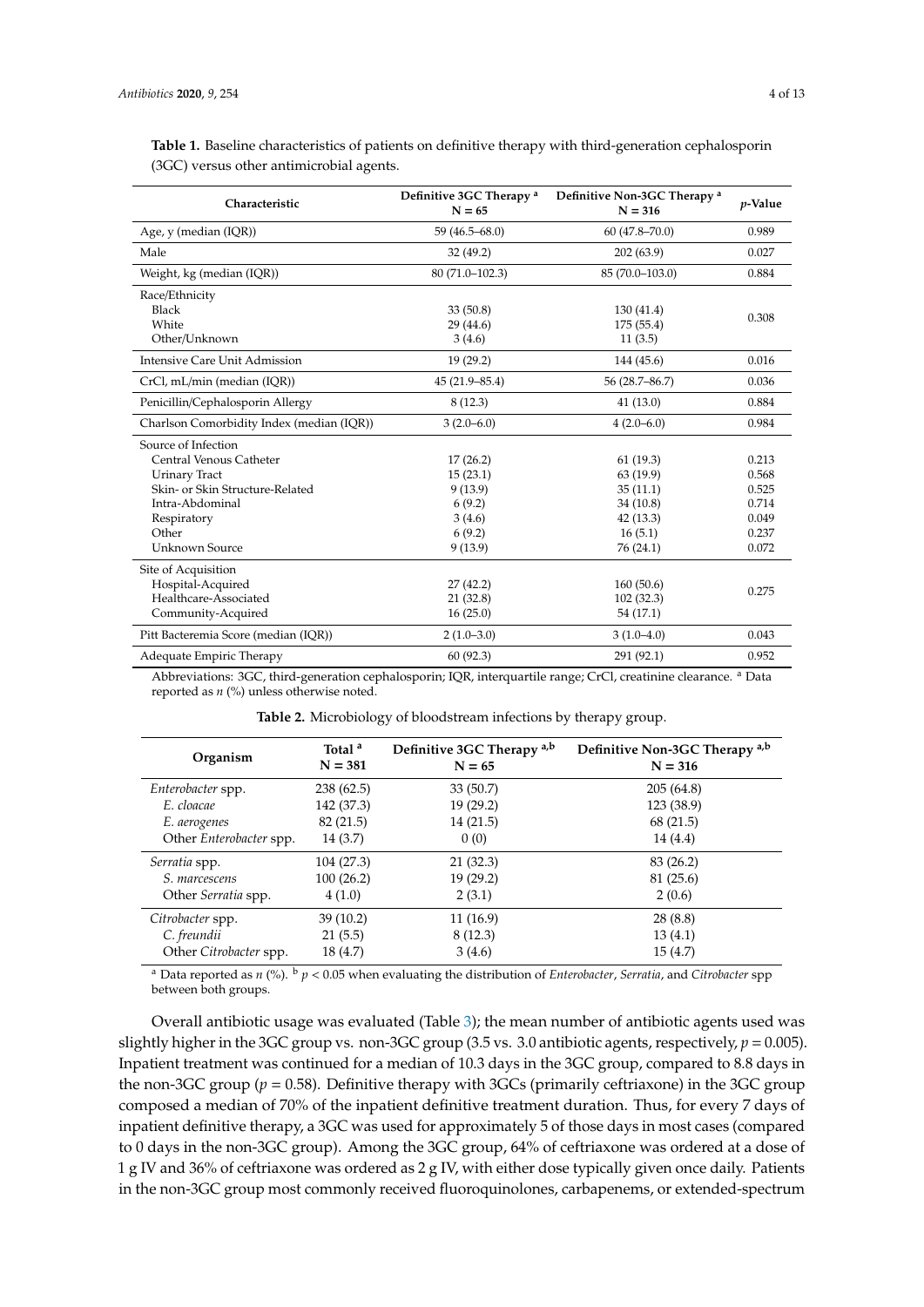penicillins for definitive therapy. Doses varied, but the vast majority were in accordance with package insert dosing recommendations for each respective agent. Baseline non-susceptibility rates to 3GC were 7.7% and 17.7% in the 3GC and non-3GC groups, respectively (*p* = 0.045). Approximately half of the patients were discharged from the hospital on antibiotic therapy  $(52.3\% \text{ vs. } 51.1\%, p = 0.86)$ .

<span id="page-6-0"></span>

| Variable                                                                    | Definitive 3GC Therapy <sup>a</sup><br>$N = 65$ | Definitive Non-3GC Therapy <sup>a</sup><br>$N = 316$ | <i>p</i> -Value |
|-----------------------------------------------------------------------------|-------------------------------------------------|------------------------------------------------------|-----------------|
| Number of Inpatient Antibiotics Used (mean (SD))                            | 3.5(1.6)                                        | 3.0(1.4)                                             | 0.005           |
| <b>Antibiotic Class</b>                                                     |                                                 |                                                      |                 |
| Extended-Spectrum Penicillins <sup>b</sup>                                  | 30(46.2)                                        | 187 (59.2)                                           | 0.054           |
| Third-Generation Cephalosporins                                             | 65 (100)                                        | 31 $(9.8)^c$                                         | < 0.001         |
| Fourth-Generation Cephalosporins                                            | 12(18.5)                                        | 83(26.3)                                             | 0.185           |
| Carbapenems                                                                 | 16(24.6)                                        | 115(36.4)                                            | 0.069           |
| Fluoroquinolones                                                            | 25(38.5)                                        | 158 (50.0)                                           | 0.090           |
| Aminoglycosides                                                             | 12(18.5)                                        | 54 (17.1)                                            | 0.790           |
| <b>Other Antibiotics</b>                                                    | 40(61.5)                                        | 182 (57.6)                                           | 0.580           |
| Inpatient Gram-Negative Antibiotic Duration, days (median (IQR))            | $10.3(5.7-15.6)$                                | $8.8(5.0-13.9)$                                      | 0.578           |
| <b>Empiric Duration</b>                                                     | $2.8(2.3-3.0)$                                  | $2.7(2.2 - 3.0)$                                     | 0.470           |
| Definitive Duration                                                         | $7.4(3.5-12.9)$                                 | $5.8(2.4-11.0)$                                      | 0.620           |
| Inpatient 3GC Duration, days (median (IQR))                                 | $4.4(2.8 - 7.4)$                                | $0.5(0.5-1.6)$                                       | < 0.001         |
| <b>Empiric 3GC Duration</b>                                                 | $2.5(0.9-3.0)$                                  | $0.5(0.5-1.6)$                                       | 0.002           |
| Definitive 3GC Duration                                                     | $3.3(1.4-6.5)$                                  |                                                      |                 |
| Proportion of Time 3GC Used for Definitive Inpatient Therapy (median (IQR)) | $0.7(0.3-1.0)$                                  |                                                      |                 |
| Adequate Definitive Therapy d                                               |                                                 |                                                      | 0.487           |
| Yes                                                                         | 63 (98.4)                                       | 281 (95.3)                                           |                 |
| No                                                                          | 1(1.6)                                          | 14 (4.7)                                             |                 |
| Number of Patients Discharged on Antibiotics                                | 34(52.3)                                        | 161(51.1)                                            | 0.861           |

|  | Table 3. Antibiotic utilization by therapy group. |  |  |
|--|---------------------------------------------------|--|--|
|  |                                                   |  |  |

Abbreviations: 3GC, third-generation cephalosporin; IQR, interquartile range; SD, standard deviation. <sup>a</sup> Data reported as *n* (%), unless otherwise noted. <sup>b</sup> Including extended-spectrum penicillins and beta-lactamase inhibitor combinations.  $\epsilon$  Empiric 3GC use only (no definitive 3GC use)  $\epsilon$  Due to missing data, N = 64 in definitive 3GC therapy group and  $N = 295$  in definitive non-3GC therapy group

## *2.2. Clinical Outcomes*

The crude estimate of the primary endpoint of OTF was comparable between the definitive 3GC and non-3GC therapy groups (33.9% vs. 29.8%, respectively, *p* = 0.51). The components of the composite endpoint between definitive 3GC and non-3GC therapy groups, i.e., in-hospital mortality, hospital readmission within 30 days, and reinfection within 90 days, were also comparable (Table [4\)](#page-6-1). The median length of hospital stay was 12.7 vs. 14.2 days in the definitive 3GC and non-3GC therapy groups, respectively ( $p = 0.16$ ).

<span id="page-6-1"></span>

| Outcome                                      | Definitive 3GC Therapy <sup>a</sup><br>$N = 65$ | Definitive Non-3GC Therapy <sup>a</sup><br>$N = 316$ | $p$ -Value |  |
|----------------------------------------------|-------------------------------------------------|------------------------------------------------------|------------|--|
| Overall Treatment Failure                    | 22(33.8)                                        | 94 (29.7)                                            | 0.513      |  |
| In-Hospital Mortality                        | 4(6.2)                                          | 33(10.4)                                             | 0.302      |  |
| Hospital Readmission within 30 Days          | 15(23.1)                                        | 53 (17.0)                                            | 0.245      |  |
| Reinfection within 90 Days                   | 6(9.2)                                          | 16(5.1)                                              | 0.232      |  |
| 30-Day Mortality                             | 4(6.2)                                          | 27(8.5)                                              | 0.521      |  |
| Length of Hospital Stay, days (median (IQR)) | $12.7(7.7-32.6)$                                | $14.2(6.7-34.9)$                                     | 0.158      |  |

| <b>Table 4.</b> Clinical outcomes by therapy group. |  |  |  |
|-----------------------------------------------------|--|--|--|
|-----------------------------------------------------|--|--|--|

Abbreviations: 3GC, third-generation cephalosporin; IQR, interquartile range. <sup>a</sup> Data reported as *n* (%), unless otherwise noted.

The univariable Cox proportional hazards regression model estimated comparable odds of OTF with the definitive 3GC therapy compared to definitive non-3GC therapy (odds ratio (OR) 1.11, 95% confidence interval (CI)  $0.70-1.76$ ,  $p = 0.66$ ). Kaplan–Meier curves for OTF by therapy group were comparable (Figure [2,](#page-8-0) log rank  $p = 0.66$ ). The final multivariable Cox proportional hazards regression model included definitive 3GC therapy and additional covariates such as adequate empiric therapy, male sex, creatinine clearance, source of infection, and site of acquisition (Table [5\)](#page-7-0). This analysis suggested definitive 3GC therapy was not independently associated with OTF (adjusted OR 0.93,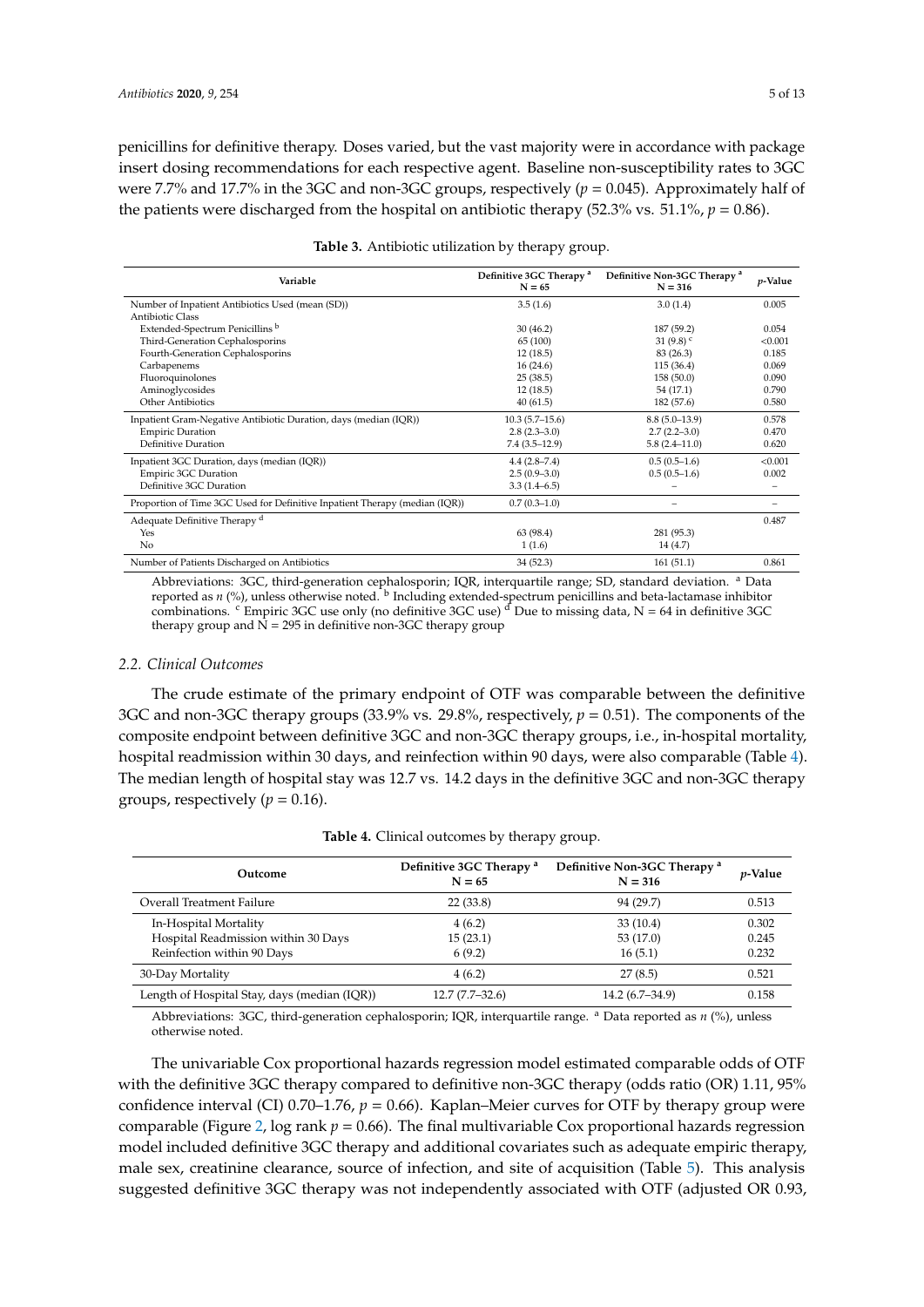95% CI 0.51–1.72,  $p = 0.83$ ) when compared to definitive non-3GC therapy. There was a trend of higher OTF in patients with malignancy, but it did not achieve statistical significance. No other significant predictors of OTF were identified. Of the 37 patients with an evaluable repeat positive blood culture (10% of the total study population), two isolates demonstrated the emergence of antimicrobial resistance, both in the non-3GC antibiotic group. As a brief post hoc sensitivity analysis, the crude estimate of OTF was evaluated among the subgroup of patients with *Enterobacter* spp. and was comparable between the definitive 3GC and non-3GC therapy groups (24.2% (8/33) vs. 29.2% (60/205),  $p = 0.55$ ).

<span id="page-7-0"></span>

| Variable                                            | <b>Adjusted HR</b> | 95% CI        | <i>p</i> -Value |
|-----------------------------------------------------|--------------------|---------------|-----------------|
| Definitive 3GC Therapy <sup>a</sup>                 | 0.93               | $0.51 - 1.72$ | 0.825           |
| Adequate Empiric Therapy                            | 0.40               | $0.12 - 1.32$ | 0.132           |
| Male Sex                                            | 0.67               | $0.42 - 1.08$ | 0.097           |
| CrCl, per mL/min increase                           | 1.00               | $0.99 - 1.08$ | 0.223           |
| Source of Infection other than Urinary Tract or CVC | 1.04               | $0.65 - 1.67$ | 0.858           |
| Site of Acquisition                                 |                    |               |                 |
| Community-Acquired                                  | Ref.               |               |                 |
| Healthcare-Associated                               | 0.85               | $0.46 - 1.57$ | 0.596           |
| Hospital-Acquired                                   | 1.13               | $0.59 - 2.17$ | 0.714           |
| Malignancy                                          | 1.71               | $0.98 - 2.99$ | 0.059           |
| Liver Cirrhosis                                     | 1.88               | $0.80 - 4.46$ | 0.151           |
| Pitt Bacteremia Score, per point increase           | 1.04               | $0.93 - 1.17$ | 0.488           |
| Penicillin/Cephalosporin Allergy                    | 1.30               | $0.80 - 2.13$ | 0.292           |

**Table 5.** Multivariable Cox proportional hazards regression model for overall treatment failure.

Abbreviations: HR, hazard ratio; CI, confidence interval; 3GC, third-generation cephalosporin; CrCl, creatinine clearance; CVC, central venous catheter. <sup>a</sup> Definitive non-3GC therapy as the referent group.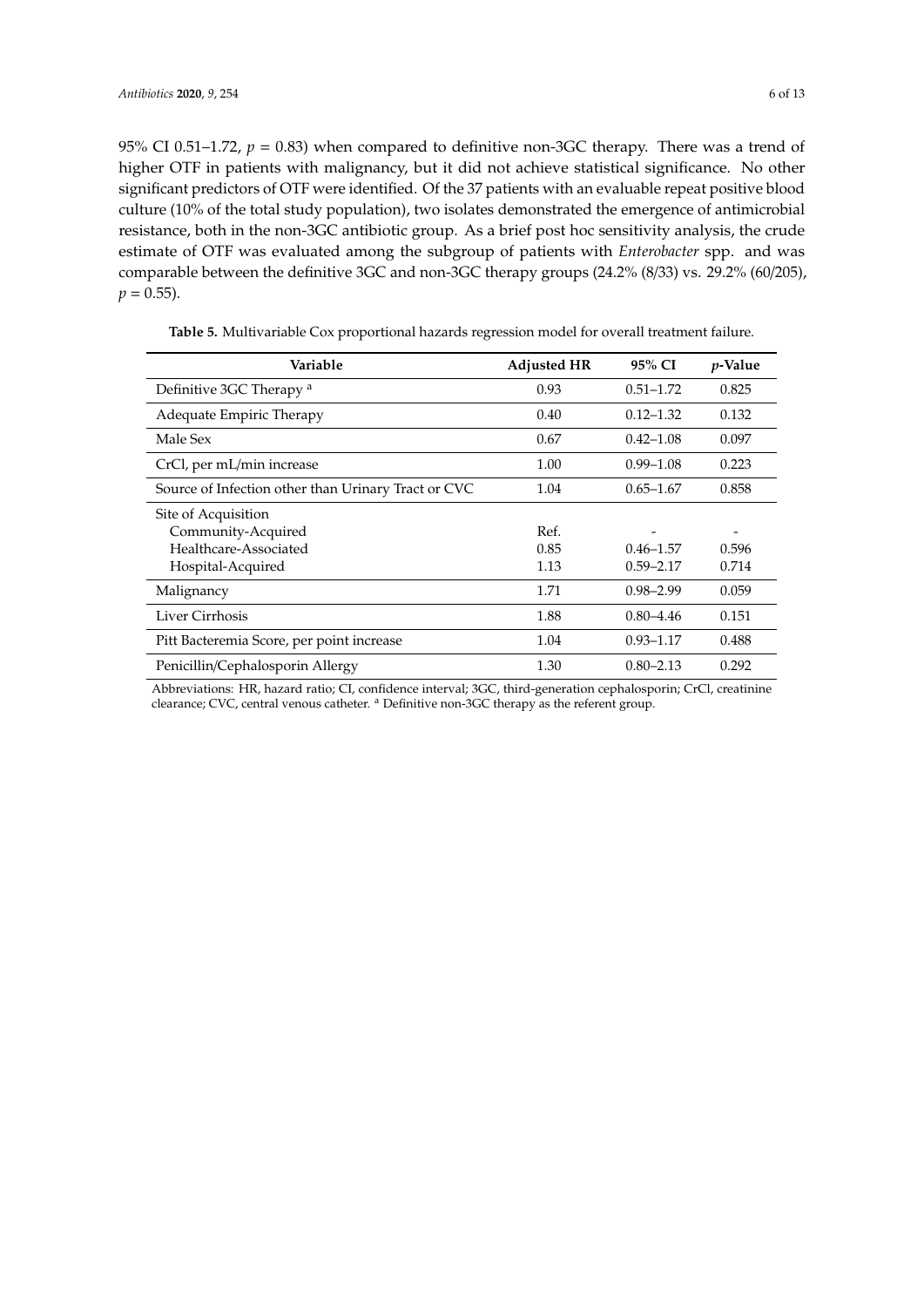

<span id="page-8-0"></span>**Figure 2.** Kaplan–Meier curves for overall treatment failure by therapy group. The red line represents patients on definitive third-generation cephalosporins, and the the blue line represents patients on other definitive antibiotics. blue line represents patients on other definitive antibiotics.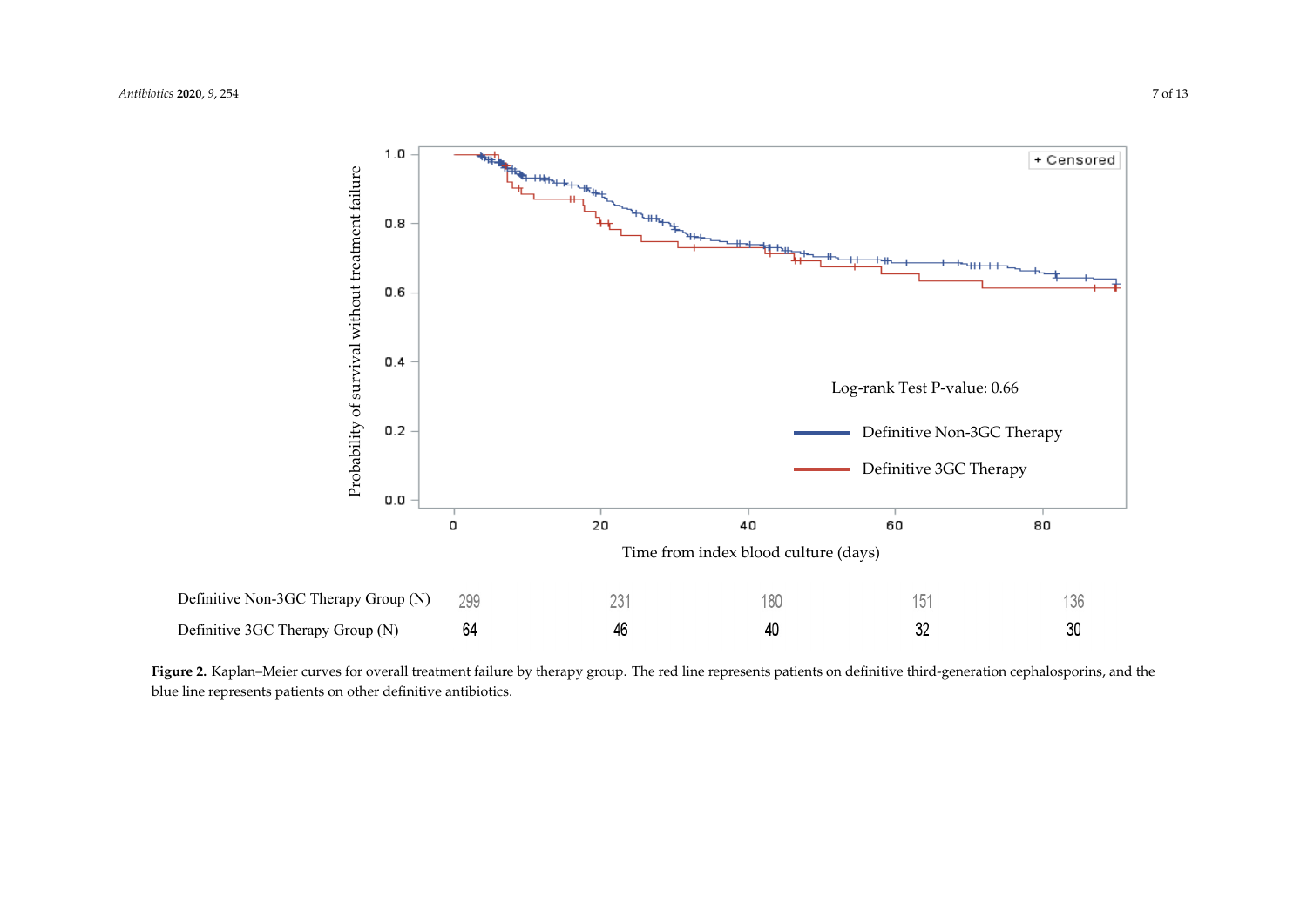## **3. Discussion**

Reports of higher treatment failure rates in the literature associated with 3GC therapy for *Enterobacter* spp. BSIs have led many clinicians to advise against the use of third-generation cephalosporins in infections with these pathogens, regardless of in vitro susceptibility [\[12\]](#page-13-6). This may encourage the utilization of carbapenems for definitive treatment of BSIs due to *Enterobacter* spp. and other CAE. Although the effectiveness of some carbapenem-sparing antimicrobial options has been recently demonstrated, all of the agents utilized were antipseudomonal beta-lactams, such as cefepime or piperacillin–tazobactam [\[10,](#page-13-4)[16\]](#page-13-9). This has limited the ability to de-escalate patients receiving antipseudomonal beta-lactams in even the most robust antimicrobial stewardship settings [\[17\]](#page-13-10). In an era of increasing antimicrobial resistance and reporting of antimicrobial utilization and resistance to the National Healthcare Safety Network, antimicrobial stewardship programs have been searching for safe strategies to reduce unnecessary utilization of carbapenems and antipseudomonal beta-lactams. This study sought to qualify the consequence of using 3GCs as definitive therapy for BSIs due to organisms frequently associated with the production of AmpC beta-lactamases. The majority of patients in the current study received ceftriaxone, a beta-lactam without antipseudomonal coverage. In contrast to previous literature, our study did not reveal a significant difference in overall treatment failure when 3GCs were used as definitive therapy for BSIs with these pathogens. Overall treatment failure was similar in both treatment arms regardless of antimicrobial selection and with an apparent low risk of emergence of resistance in this population. However, since, by design, all of the patients on definitive 3GC therapy in the current study received intravenous 3GCs (predominantly ceftriaxone) for at least the inpatient portion of therapy, these results should not be generalized to oral 3GCs. Previous studies demonstrated oral beta-lactams were associated with the highest treatment failure rates among all oral options in patients with gram-negative BSIs [\[18,](#page-13-11)[19\]](#page-13-12). In addition, these data may not be generalizable to CAE isolates that exhibit higher cefepime minimal inhibitory concentrations (MICs) of 4 or 8 mcg/mL. Such isolates would be interpreted as being "susceptible dose-dependent" to cefepime and recent data has shown that definitive cefepime therapy against such isolates was associated with increased mortality compared to definitive carbapenem therapy [\[20\]](#page-14-0). It is unclear if such an association extends to 3GC therapy, yet caution would be prudent until further research can be performed in this subset of isolates.

Additional important considerations are the source of BSIs and the initial bacterial burden [\[11\]](#page-13-5). Primary sources in this cohort were the urinary system and central venous catheters (41.0% overall, 20.5% each). Urinary tract and central venous catheter infections are associated with a lower risk of mortality than other sources of Gram-negative BSIs, as demonstrated in previous studies [\[21,](#page-14-1)[22\]](#page-14-2). Relatively few patients in the current study had other sources of BSIs compared to prior studies by Chow and colleagues (38.8% abdominal) or Kaye and colleagues (36.5% wounds, 24.9% respiratory) [\[5,](#page-13-2)[6\]](#page-13-13). This difference may have been due to the current cohort representing not just university-affiliated and tertiary care referral medical centers, but also community hospitals. Thus, the equivocal findings of definitive 3GC therapy in the current study appear promising, particularly for uncomplicated cases of CAE BSI. This should be a significant help to antimicrobial stewardship programs and others attempting to spare widespread use of carbapenems and antipseudomonal beta-lactams. Additional research is indeed warranted in patients with CAE BSI due to high mortality risk and/or uncontrolled sources of CAE BSI, e.g., intraabdominal infections, meningitis, osteomyelitis, pneumonia, retained prosthetic material. Carbapenems and other AmpC stable beta-lactams, such as cefepime, may continue to be preferred in that setting until sufficient data in such patients are available. A recent cohort study supports this caution, noting risk factors for relapsed or persistent BSIs with *Enterobacter* spp. were immunosuppression or a line-associated source of BSIs [\[16\]](#page-13-9). The authors hypothesized delayed line removal, i.e., an uncontrolled source, was the primary driver of the latter association. The current study was designed to evaluate definitive antimicrobial therapy received after 72 h of collection of index blood culture. Patients who did not survive the first 3 days of BSIs were not included in the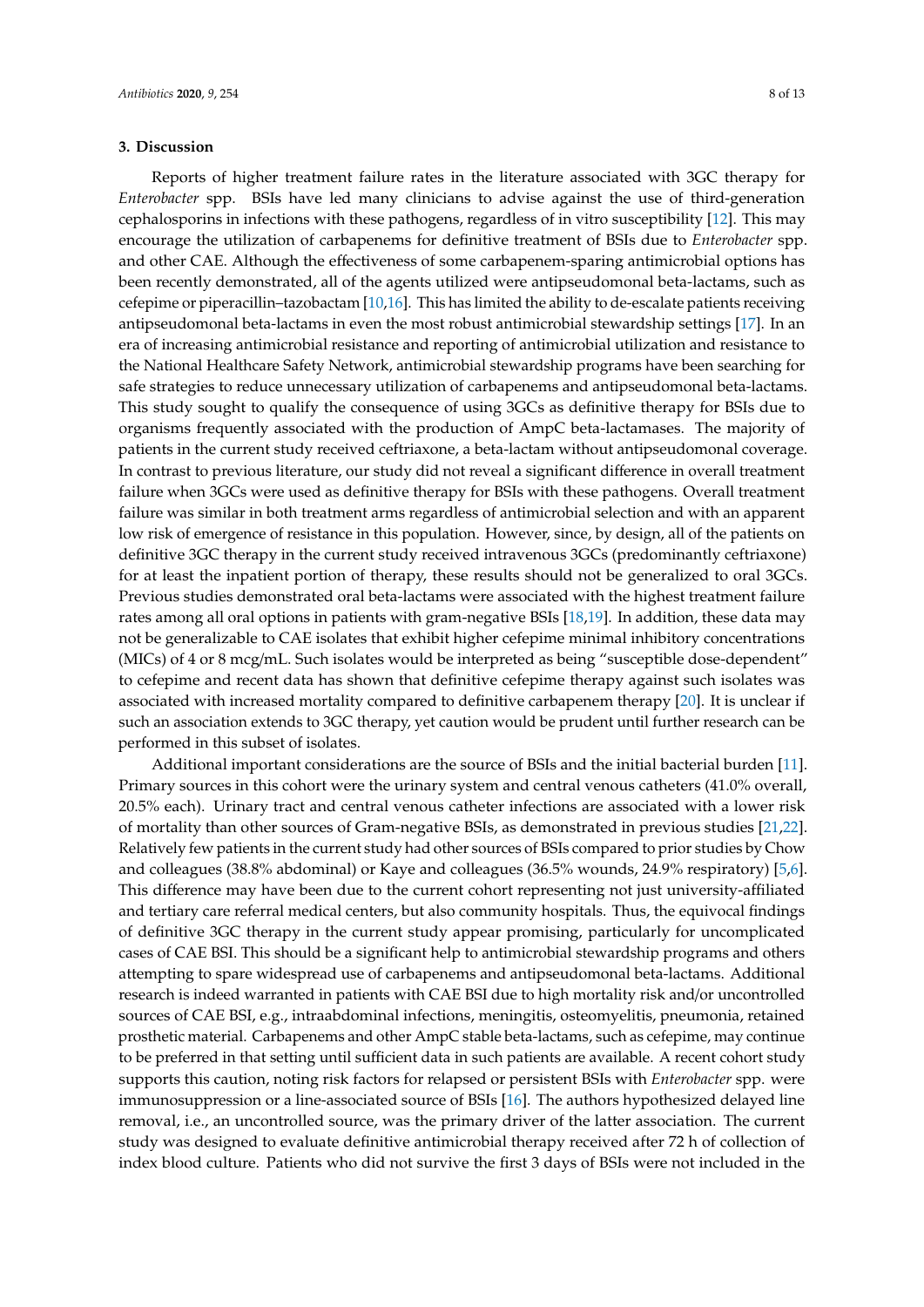study. This likely limited the study's ability to detect previously established risk factors for mortality such as malignancy, liver cirrhosis, source of BSI, and acute severity of illness [\[21](#page-14-1)[,22\]](#page-14-2).

The multicenter design represents the primary strength of this study. The large number of patients with CAE BSI from 18 medical centers served to increase statistical power and generalizability. These medical centers in the Southeastern Research Group Endeavor (SERGE-45) network included a wider array of small community hospitals, which are typically underrepresented in the medical literature. This makes the data more generalizable to a broader number of institutions across the United States. However, the low incidence rate of BSIs secondary to *Enterobacter* species (3.3 per 100,000 person-years) and other CAE in population-based settings implied a relatively long study period to accrue a sufficient number of patients [\[23\]](#page-14-3). Only 381 patients were enrolled, and only 65 patients (17%) received 3GCs for definitive therapy over an 8-year period. This highlights the difficulty of conducting this type of research among sites that include community-based medical centers. In addition, prescribers were less likely to use 3GCs for definitive therapy, particularly in critically-ill patients or high mortality-risk infections, such as respiratory source and *Enterobacter cloacae* BSI. This was likely influenced by healthcare providers' awareness of prior literature and concern regarding the use of 3GCs, especially in patients at high risk for treatment failure. Moreover, differences in susceptibility reporting by each institution's microbiology laboratory could have also impacted the choice of definitive therapy as some hospitals may not report susceptibilities to 3GC due to the same concerns. Other limitations include those inherent to retrospective, observation data collection, such as missing data and the large variety of antibiotic agents used in each patient case. Outcome assessments were limited by a lack of source control assessment in the retrospective chart review. However, almost 40% were not amenable to source control (e.g., respiratory, other, unknown source). A randomized clinical trial comparing ceftriaxone to a carbapenem for definitive therapy of CAE BSI represents the ultimate design in order to eliminate confounding by indication, among other limitations of observational cohort studies. However, the availability of very effective and highly bioavailable oral options for treatment will make enrollment in such a clinical trial unattractive to the majority of patients with BSI due to fluoroquinolone-susceptible organisms [\[18](#page-13-11)[,19](#page-13-12)[,24\]](#page-14-4). In addition, pharmacokinetic differences between antimicrobial agents utilized were not assessed and, thus, meaningful conclusions about dosing strategies in the 3GC group could not be made. Finally, potential AmpC production was defined based on phenotypic rather than molecular testing methods.

## **4. Materials and Methods**

### *4.1. Study Design and Population*

This was a multicenter, retrospective, observational cohort study conducted in hospitalized patients. Study sites were enrolled from within the SERGE-45 network and represented 18 institutions from across the Southeast. The study protocol was approved by the local institutional review board (IRB) within the Prisma Health System, which served as the coordinating site for the study (IRB identification code Pro00039225, approval date 22 October 2014). Patients with blood cultures that were positive for select CAE organisms (i.e., *Enterobacter*, *Serratia*, or *Citrobacter* spp.) between 1 January 2006 and 1 September 2014 were screened for study inclusion. This included *Enterobacter aerogenes* (now known as *Klebsiella aerogenes*). The earliest positive blood culture was deemed the index blood culture. Additional inclusion criteria were patient age ≥18 years and initiation of antibiotic therapy following positive blood culture. Exclusion criteria included polymicrobial BSI based on the index blood culture (exception: coagulase-negative *Staphylococcus* spp. or diphtheroids deemed a contaminant, as suggested by the Infectious Diseases Society of America guidelines and the treatment team), death prior to speciation or within 72 h of index blood culture, transfer from an outside hospital with previous blood culture positive for target CAE organisms, pregnancy, incarceration, previous study enrollment for a prior episode of BSI, or missing data that would preclude the appropriate determination of a study group or primary endpoint [\[25\]](#page-14-5).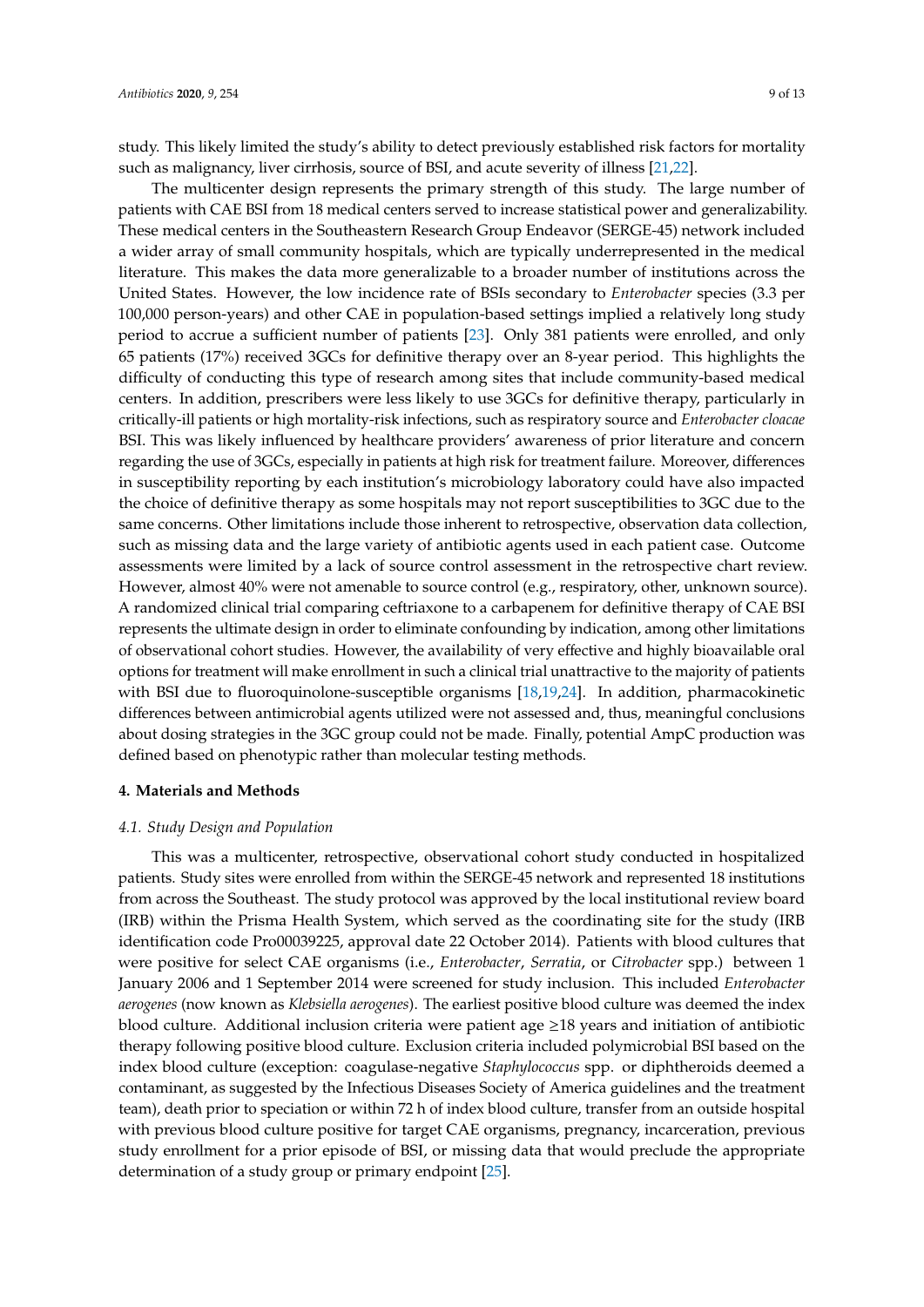### *4.2. Study Definitions*

CAE BSI was defined as the growth of *Enterobacter* spp., *Serratia* spp., or *Citrobacter* spp. in a blood culture. Potential AmpC beta-lactamase production was based on phenotypic testing of bloodstream isolates as previously defined [\[24\]](#page-14-4). Empiric therapy was defined as any antibiotic use within the first 72 h from the date/time of index blood culture collection, and definitive therapy was defined as any antibiotic use thereafter (i.e., greater than 72 h after index blood culture). Definitive 3GC therapy was specifically defined as any 3GC use (e.g., ceftriaxone, ceftazidime, cefotaxime) during the time period greater than 72 h after index blood culture collection, whereas definitive non-3GC therapy was defined as any antibiotic therapy which excluded 3GCs during the same period. Source of BSI was based on physician documentation in the medical record. Source of infection other than urinary tract or CVC was characterized as one variable based on prior evidence identifying this as a risk factor for mortality in Gram-negative BSIs based on its association with a higher burden of infection [\[21,](#page-14-1)[22\]](#page-14-2).

Overall treatment failure was the primary composite endpoint consisting of in-hospital mortality, hospital readmission within 30 days of hospital discharge, or recurrent infection with the same organism within 90 days of hospital discharge (source of the infection may have differed). Adequate therapy (modified from Cain et al.) [\[26\]](#page-14-6) was determined as meeting each of the following criteria: (1) antibiotic agent was administered intravenously, with the exception of oral fluoroquinolones which were considered appropriate in hemodynamically stable patients due to high oral bioavailability, and (2) the bloodstream isolate demonstrated in vitro susceptibility to at least one administered antibiotic agent based on Clinical and Laboratory Standards Institute (CLSI) interpretive criteria. Emergence of resistance was defined as an isolate that was initially susceptible to a specific antibiotic agent, then became non-susceptible (i.e., intermediate or resistant) to the agent upon repeat culture of the index organism.

## *4.3. Study Endpoints*

The primary endpoint was overall treatment failure. Definitive 3GC therapy was compared to definitive non-3GC therapy with an analysis of additional potential risk factors for OTF. Secondary endpoints included the individual components of the composite endpoint of OTF as well as 30-day mortality, hospital length of stay, and the emergence of antimicrobial resistance.

### *4.4. Microbiology Procedures & Data Management*

Identification of bacterial isolates and antimicrobial susceptibility testing were performed at the local microbiology laboratory for each participating medical center in accordance with CLSI guidelines.

Pharmacy and/or microbiology software systems at respective institutions were utilized to retrospectively identify positive bloodstream cultures with *Enterobacter, Serratia*, and/or *Citrobacter* spp. within the defined study period. Local electronic medical records at each study site were used to collect patient data in a retrospective fashion for both study groups. REDCap™, an online data management tool, was used for standardized data collection [\[27\]](#page-14-7).

## *4.5. Statistical Analysis*

Baseline categorical variables were analyzed via the chi-square test or Fisher's exact test, as appropriate. Baseline continuous variables were analyzed using Mann–Whitney U or Student's *t*-test, as appropriate. OTF was analyzed via Kaplan–Meier survival curves by therapy group. Univariable and multivariable Cox proportional hazards regression was performed to evaluate the effect of definitive 3GC therapy on OTF, while controlling for potential confounders. Patients who did not experience OTF during the study follow-up period were censored upon last documented interaction with the healthcare system or at the end of the 90-day follow up period. Any covariate with a *p*-value ≤0.2 was included in the final regression model. Backward selection methods, along with findings from the univariable analyses and published data determined a priori, were used to determine the most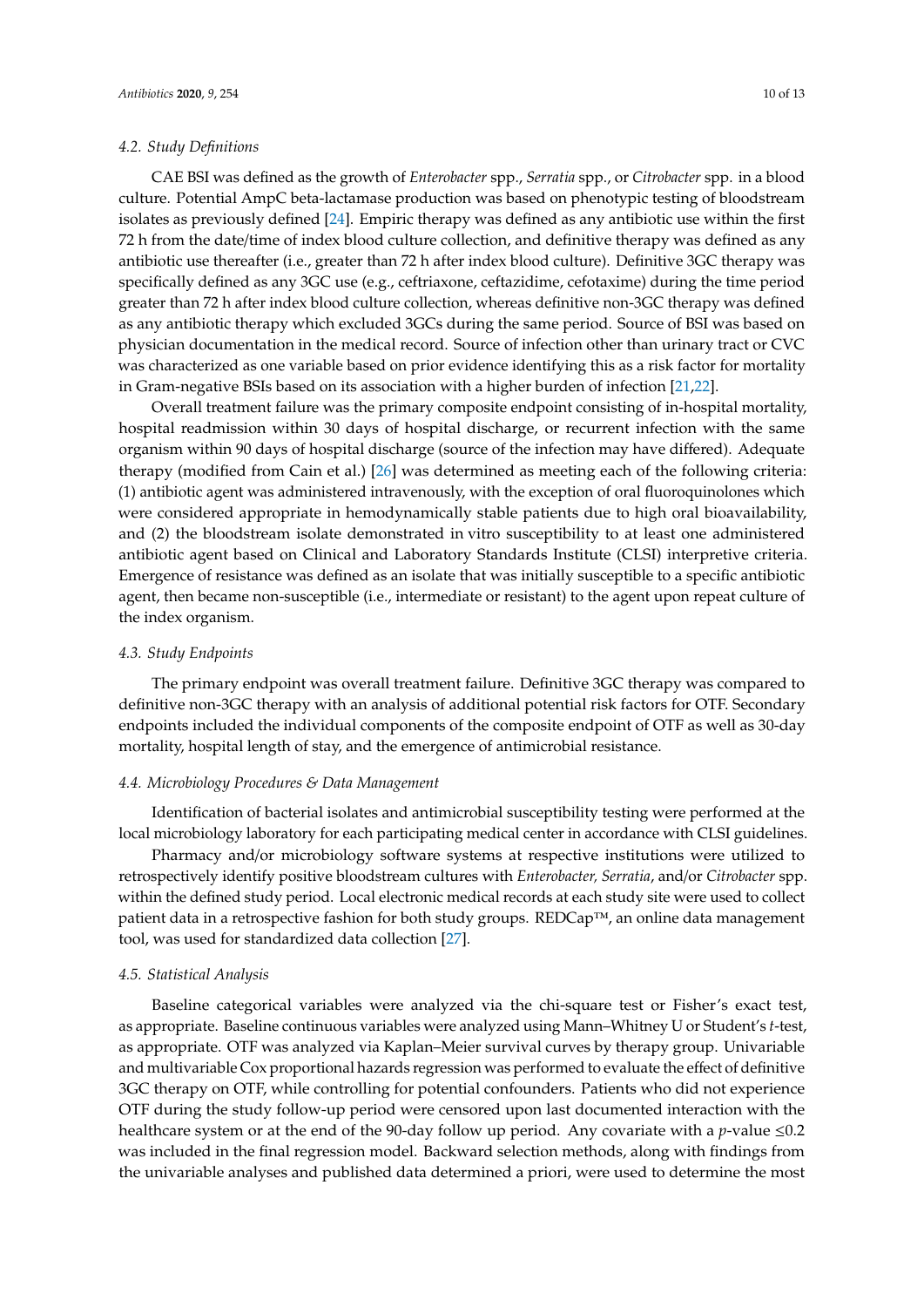parsimonious model with the best fit of the data. Given the particularly notable risk of emergence of resistance with *Enterobacter* spp. compared to other CAE [\[5](#page-13-2)[,6](#page-13-13)[,11\]](#page-13-5), a post hoc sensitivity analysis on the subgroup of patients with *Enterobacter* spp. BSI was performed for the primary endpoint of OTF. Statistical analysis was performed using SAS, version 9.4 (SAS Institute Inc., Cary, NC, USA).

For the primary endpoint of OTF, it was estimated the study would have to enroll 50 patients in the definitive 3GC therapy group and 250 patients in the definitive non-3GC therapy group ( $N = 300$ ) patients total with an estimated enrollment ratio of 1:5). This would provide 80% power to detect a 20% increase in the OTF rate in the definitive 3GC group vs. the definitive non-3GC therapy group, assuming a baseline OTF rate of 25% in the definitive non-3GC therapy group and a two-sided alpha level of 0.05. This delta was based on prior data demonstrating the rate of emergence of resistance was 19% with the use of broad-generation cephalosporins [\[6\]](#page-13-13).

A STROBE statement outlining a completed checklist of items included in this report as a cohort study is provided in the supplementary materials [\[28\]](#page-14-8).

## **5. Conclusions**

Our study demonstrates similar risk of overall treatment failure with definitive 3GC therapy compared to other antimicrobial therapies for BSI due to select organisms with the potential to produce AmpC (i.e., *Enterobacter*, *Serratia*, and *Citrobacter* spp.). These findings should prompt further investigation into the role of third-generation cephalosporins in the treatment of infections with these organisms. These may serve as important options to help spare widespread use of carbapenems and other antipseudomonal beta-lactams.

**Supplementary Materials:** The following is available online at http://[www.mdpi.com](http://www.mdpi.com/2079-6382/9/5/254/s1)/2079-6382/9/5/254/s1, Table S1: STROBE Statement—Completed checklist of items that should be included in reports of cohort studies.

**Author Contributions:** Conceptualization, C.D., P.B.B., and J.A.J.; methodology, C.D., P.B.B., C.M.B., M.N.A.-H., and J.A.J.; software, C.D. and J.A.J.; validation, C.D. and J.A.J.; formal analysis, Z.K.L. and J.A.J.; investigation, C.D., P.B.B., C.M.B., S.T.K., K.R.S., K.R., S.H.M., J.S., S.K., T.B., D.C., B.B., K.E.P., B.M.J., V.F., V.P.D., S.E., B.C., B.O., M.N.A.-H., and J.A.J.; resources, C.D., P.B.B., C.M.B., S.T.K., K.R.S., K.R., S.H.M., J.S., S.K., T.B., D.C., B.B., K.E.P., B.M.J., V.F., V.P.D., S.E., B.C., B.O., M.N.A.-H., and J.A.J.; data curation, C.D., C.M.B., S.T.K., K.R.S., K.R., S.H.M., J.S., S.K., T.B., D.C., B.B., K.E.P., B.M.J., V.F., V.P.D., S.E., B.C., and B.O.; writing—original draft preparation, C.D., P.B.B., Z.K.L., C.M.B., S.T.K., K.R.S., K.R., S.H.M., J.S., S.K., T.B., D.C., B.B., K.E.P., B.M.J., V.F., V.P.D., S.E., B.C., B.O., M.N.A.-H., and J.A.J.; writing—review and editing, C.D., P.B.B., Z.K.L., C.M.B., S.T.K., K.R.S., K.R., S.H.M., J.S., S.K., T.B., D.C., B.B., K.E.P., B.M.J., V.F., V.P.D., S.E., B.C., B.O., M.N.A.-H., and J.A.J.; visualization, Z.K.L. and J.A.J.; supervision, P.B.B., C.M.B., and J.A.J.; project administration, C.D. All authors have read and agreed to the published version of the manuscript.

**Funding:** This study was conducted as part of our routine work. This work was also supported by a grant for REDCap from South Carolina Clinical and Translational Research (SCTR) Institute, Office of Biomedical Informatics Services (NIH/NCATS UL1TR000062).

**Acknowledgments:** The authors acknowledge Margaret Prince, Mary Truitt, Imaan Gill, Stephanie Whitt, Jennifer River, Brooke C. Adams, and Sarah Green for their assistance with data collection. These data were originally presented at the 55th Interscience Conference on Antimicrobial Agents and Chemotherapy in San Diego, CA on 17–21 September 2015 (Abstract #1807).

**Conflicts of Interest:** P.B.B.—Speaker's Bureau: bioMérieux. C.M.B.—Speaker's Bureau: Merck Pharmaceuticals. Grant Funding: ALK Abello. S.T.K.—Speaker's Bureau: Melinta Therapeutics. J.A.J.—Speaker's Bureau: bioMérieux. All other authors report no potential conflicts of interest.

### **References**

- <span id="page-12-0"></span>1. Kadri, S.S.; Adjemian, J.; Lai, Y.L.; Spaulding, A.B.; Ricotta, E.; Prevots, D.R.; Palmore, T.N.; Rhee, C.; Klompas, M.; Dekker, J.P.; et al. Difficult-to-treat resistance in Gram-negative bacteremia at 173 US hospitals: Retrospective cohort analysis of prevalence, predictors, and outcome of resistance to all first-line agents. *Clin. Infect. Dis.* **2018**, *67*, 1803–1814. [\[CrossRef\]](http://dx.doi.org/10.1093/cid/ciy378) [\[PubMed\]](http://www.ncbi.nlm.nih.gov/pubmed/30052813)
- <span id="page-12-1"></span>2. Jacoby, G.A. AmpC beta-lactamases. *Clin. Microbiol. Rev.* **2009**, *22*, 161–182. [\[CrossRef\]](http://dx.doi.org/10.1128/CMR.00036-08) [\[PubMed\]](http://www.ncbi.nlm.nih.gov/pubmed/19136439)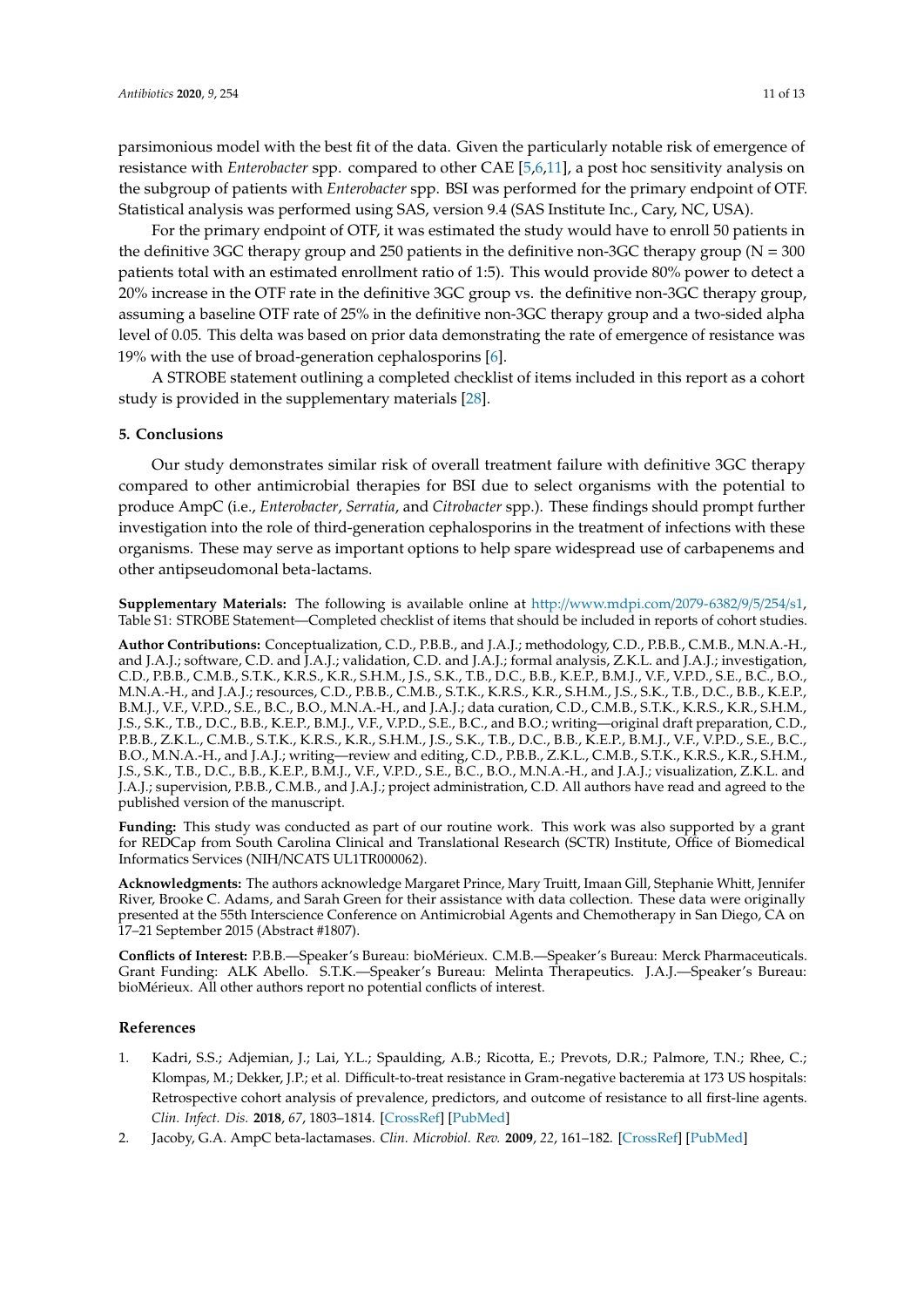- <span id="page-13-0"></span>3. Harris, P.N.; Ferguson, J.K. Antibiotic therapy for inducible AmpC beta-lactamase-producing Gram-negative bacilli: What are the alternatives to carbapenems, quinolones and aminoglycosides? *Int. J. Antimicrob. Agents* **2012**, *40*, 297–305. [\[CrossRef\]](http://dx.doi.org/10.1016/j.ijantimicag.2012.06.004)
- <span id="page-13-1"></span>4. Dunne, W.M., Jr.; Hardin, D.J. Use of several inducer and substrate antibiotic combinations in a disk approximation assay format to screen for AmpC induction in patient isolates of *Pseudomonas aeruginosa*, *Enterobacter* spp., *Citrobacter* spp., and *Serratia* spp. *J. Clin. Microbiol.* **2005**, *43*, 5945–5949. [\[CrossRef\]](http://dx.doi.org/10.1128/JCM.43.12.5945-5949.2005) [\[PubMed\]](http://www.ncbi.nlm.nih.gov/pubmed/16333080)
- <span id="page-13-2"></span>5. Chow, J.W.; Fine, M.J.; Shlaes, D.M.; Quinn, J.P.; Hooper, D.C.; Johnson, M.P.; Ramphal, R.; Wagener, M.M.; Miyashiro, D.K.; Yu, V.L. *Enterobacter* bacteremia: Clinical features and emergence of antibiotic resistance during therapy. *Ann. Intern. Med.* **1991**, *115*, 585–590. [\[CrossRef\]](http://dx.doi.org/10.7326/0003-4819-115-8-585) [\[PubMed\]](http://www.ncbi.nlm.nih.gov/pubmed/1892329)
- <span id="page-13-13"></span>6. Kaye, K.S.; Cosgrove, S.; Harris, A.; Eliopoulos, G.M.; Carmeli, Y. Risk factors for emergence of resistance to broad-spectrum cephalosporins among *Enterobacter* spp. *Antimicrob. Agents Chemother.* **2001**, *45*, 2628–2630. [\[CrossRef\]](http://dx.doi.org/10.1128/AAC.45.9.2628-2630.2001)
- 7. Kang, C.I.; Kim, S.H.; Park, W.B.; Lee, K.D.; Kim, H.B.; Oh, M.D.; Kim, E.C.; Choe, K.W. Bloodstream infections caused by *Enterobacter* species: Predictors of 30-day mortality rate and impact of broad-spectrum cephalosporin resistance on outcome. *Clin. Infect. Dis.* **2004**, *39*, 812–818. [\[CrossRef\]](http://dx.doi.org/10.1086/423382)
- 8. Yang, K.; Guglielmo, B.J. Diagnosis and treatment of extended-spectrum and AmpC beta-lactamase-producing organisms. *Ann. Pharmacother.* **2007**, *41*, 1427–1435. [\[CrossRef\]](http://dx.doi.org/10.1345/aph.1K213)
- <span id="page-13-3"></span>9. Choi, S.H.; Lee, J.E.; Park, S.J.; Choi, S.H.; Lee, S.O.; Jeong, J.Y.; Kim, M.N.; Woo, J.H.; Kim, Y.S. Emergence of antibiotic resistance during therapy for infections caused by Enterobacteriaceae producing AmpC beta-lactamase: Implications for antibiotic use. *Antimicrob. Agents Chemother.* **2008**, *52*, 995–1000. [\[CrossRef\]](http://dx.doi.org/10.1128/AAC.01083-07)
- <span id="page-13-4"></span>10. Harris, P.N.; Wei, J.Y.; Shen, A.W.; Abdile, A.A.; Paynter, S.; Huxley, R.R.; Pandeya, N.; Doi, Y.; Huh, K.; O'Neal, C.S.; et al. Carbapenems versus alternative antibiotics for the treatment of bloodstream infections caused by *Enterobacter*, *Citrobacter* or *Serratia* species: A systematic review with meta-analysis. *J. Antimicrob. Chemother.* **2016**, *71*, 296–306. [\[CrossRef\]](http://dx.doi.org/10.1093/jac/dkv346)
- <span id="page-13-5"></span>11. Mizrahi, A.; Delerue, T.; Morel, H.; Le Monnier, A.; Carbonnelle, E.; Pilmis, B.; Zahar, J.R.; on behalf the Saint-Joseph/Avicenna Study Group. Infections caused by naturally AmpC-producing Enterobacteriaceae: Can we use third-generation cephalosporins? A narrative review. *Int. J. Antimicrob. Agents* **2020**, *55*, 105834. [\[CrossRef\]](http://dx.doi.org/10.1016/j.ijantimicag.2019.10.015) [\[PubMed\]](http://www.ncbi.nlm.nih.gov/pubmed/31682902)
- <span id="page-13-6"></span>12. Meini, S.; Tascini, C.; Cei, M.; Sozio, E.; Rossolini, G.M. AmpC β-lactamase-producing Enterobacterales: What a clinician should know. *Infection* **2019**, *47*, 363–375. [\[CrossRef\]](http://dx.doi.org/10.1007/s15010-019-01291-9) [\[PubMed\]](http://www.ncbi.nlm.nih.gov/pubmed/30840201)
- <span id="page-13-7"></span>13. Hilty, M.; Sendi, P.; Seiffert, S.N.; Droz, S.; Perreten, V.; Hujer, A.M.; Bonomo, R.A.; Mühlemann, K.; Endimiani, A. Characterisation and clinical features of *Enterobacter cloacae* bloodstream infections occurring at a tertiary care university hospital in Switzerland: Is cefepime adequate therapy? *Int. J. Antimicrob. Agents* **2013**, *41*, 236–249. [\[CrossRef\]](http://dx.doi.org/10.1016/j.ijantimicag.2012.10.022) [\[PubMed\]](http://www.ncbi.nlm.nih.gov/pubmed/23313399)
- 14. Siedner, M.J.; Galar, A.; Guzman-Suarez, B.B.; Kubiak, D.W.; Baghdady, N.; Ferraro, M.J.; Hooper, D.C.; O'Brien, T.F.; Marty, F.M. Cefepime vs. other antibacterial agents for the treatment of *Enterobacter* species bacteremia. *Clin. Infect. Dis.* **2014**, *58*, 1554–1563. [\[CrossRef\]](http://dx.doi.org/10.1093/cid/ciu182)
- <span id="page-13-8"></span>15. Tamma, P.D.; Girdwood, S.C.; Gopaul, R.; Tekle, T.; Roberts, A.A.; Harris, A.D.; Cosgrove, S.E.; Carroll, K.C. The use of cefepime for treating AmpC beta-lactamase-producing Enterobacteriaceae. *Clin. Infect. Dis.* **2013**, *57*, 781–788. [\[CrossRef\]](http://dx.doi.org/10.1093/cid/cit395)
- <span id="page-13-9"></span>16. Harris, P.N.A.; Peri, A.M.; Pelecanos, A.M.; Hughes, C.M.; Paterson, D.L.; Ferguson, J.K. Risk factors for relapse or persistence of bacteraemia caused by *Enterobacter* spp.: A case-control study. *Antimicrob. Resist. Infect. Control* **2017**, *6*, 14. [\[CrossRef\]](http://dx.doi.org/10.1186/s13756-017-0177-0)
- <span id="page-13-10"></span>17. MacVane, S.H.; Nolte, F.S. Benefits of adding a rapid PCR-based blood culture identification panel to an established antimicrobial stewardship program. *J. Clin. Microbiol.* **2016**, *54*, 2455–2463. [\[CrossRef\]](http://dx.doi.org/10.1128/JCM.00996-16)
- <span id="page-13-11"></span>18. Kutob, L.F.; Justo, J.A.; Bookstaver, P.B.; Kohn, J.; Albrecht, H.; Al-Hasan, M.N. Effectiveness of oral antibiotics for definitive therapy of Gram-negative bloodstream infections. *Int. J. Antimicrob. Agents* **2016**, *48*, 498–503. [\[CrossRef\]](http://dx.doi.org/10.1016/j.ijantimicag.2016.07.013)
- <span id="page-13-12"></span>19. Punjabi, C.; Tien, V.; Meng, L.; Deresinski, S.; Holubar, M. Oral fluoroquinolone or trimethoprim-sulfamethoxazole vs. ß-lactams as step-down therapy for Enterobacteriaceae bacteremia: Systematic review and meta-analysis. In *Open Forum Infectious Diseases*; Oxford University Press: Oxford, MS, USA, 2019. [\[CrossRef\]](http://dx.doi.org/10.1093/ofid/ofz364)